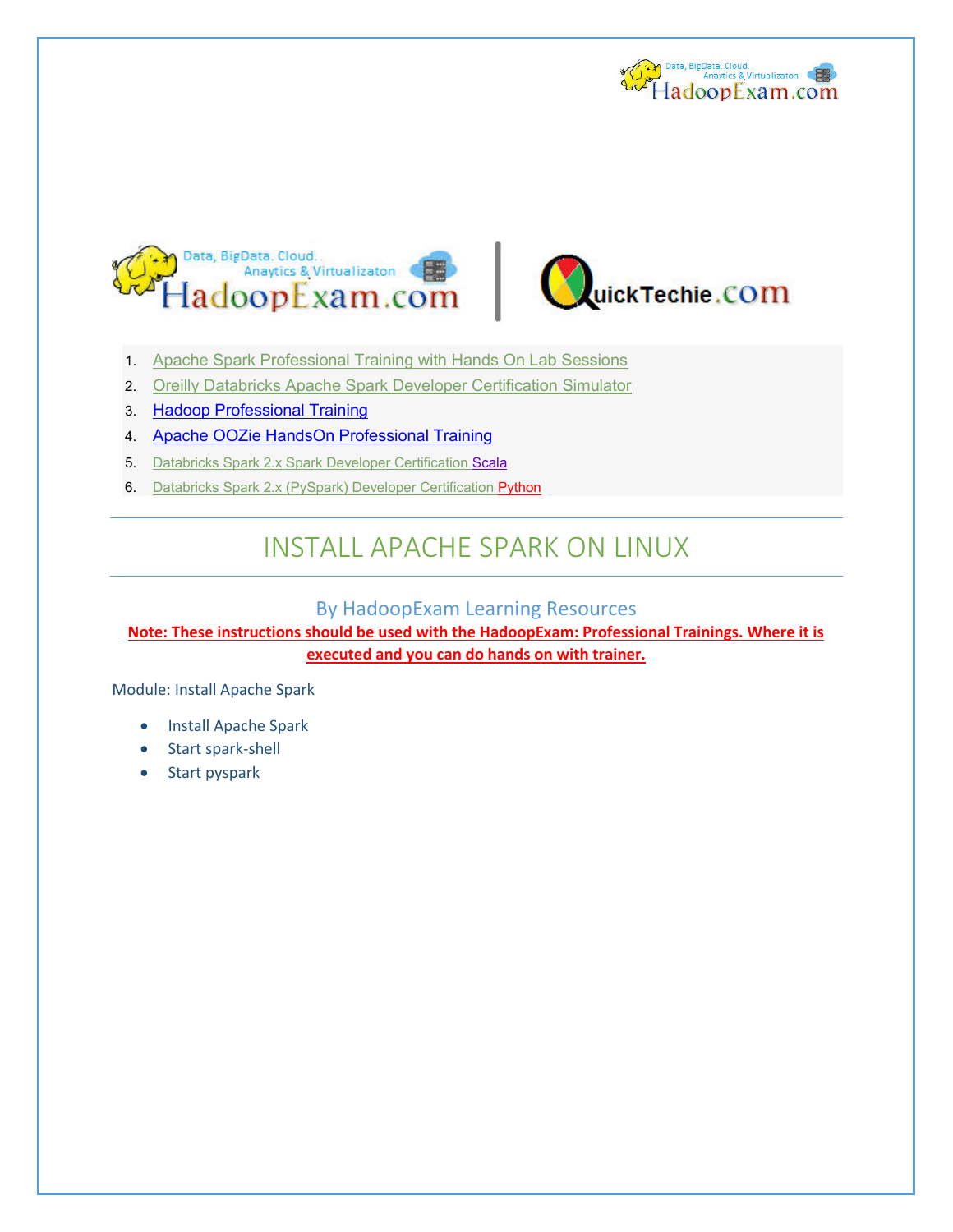Data, BigData. Cloud.<br>Anaytics & Virtualizaton HadoopExam.com

#### **Step-1 :** Install the required basic software on Linux.

```
sudo apt-get install python-software-properties 
sudo apt-add-repository ppa:webupd8team/java 
sudo apt-get update 
-Install Java8 
sudo apt-get install oracle-java8-installer 
#Check java version 
java -version
```
#### **Step-2 Vi editior settings**

sudo apt-get install vim vim ~/.vimrc

set nocompatible

## **Step-3**: Install Scala

As we can see: #Spark runs on Java 8+, Python 2.7+/3.4+ and R 3.1+. For the Scala API, Spark 2.3.0 uses Scala 2.11. You will need to use a compatible Scala version (2.11.x).

Scala version  $\rightarrow$  2.11

```
mkdir scala 
cd scala/ 
wget https://downloads.lightbend.com/scala/2.11.12/scala-2.11.12.tgz
sudo tar xvf scala-2.11.12.tgz 
#Update bashrc file 
vi ~/.bashrc 
export SCALA_HOME=/home/hadoopexam/scala/scala-2.11.12 
export PATH=$PATH:$SCALA HOME/bin
source ~/.bashrc 
scala -version
```
<u> 1999 - 1999 - 1999 - 1999 - 1999 - 1999 - 1999 - 1999 - 1999 - 1999 - 1999 - 1999 - 1999 - 1999 - 1999 - 1999 -</u>

**Step 4** : Install Python for pyspark (2.7.6 is already there)

python

#### **Step 5** : Install Apache Spark

Install Spark single Node

mkdir spark2 cd spark2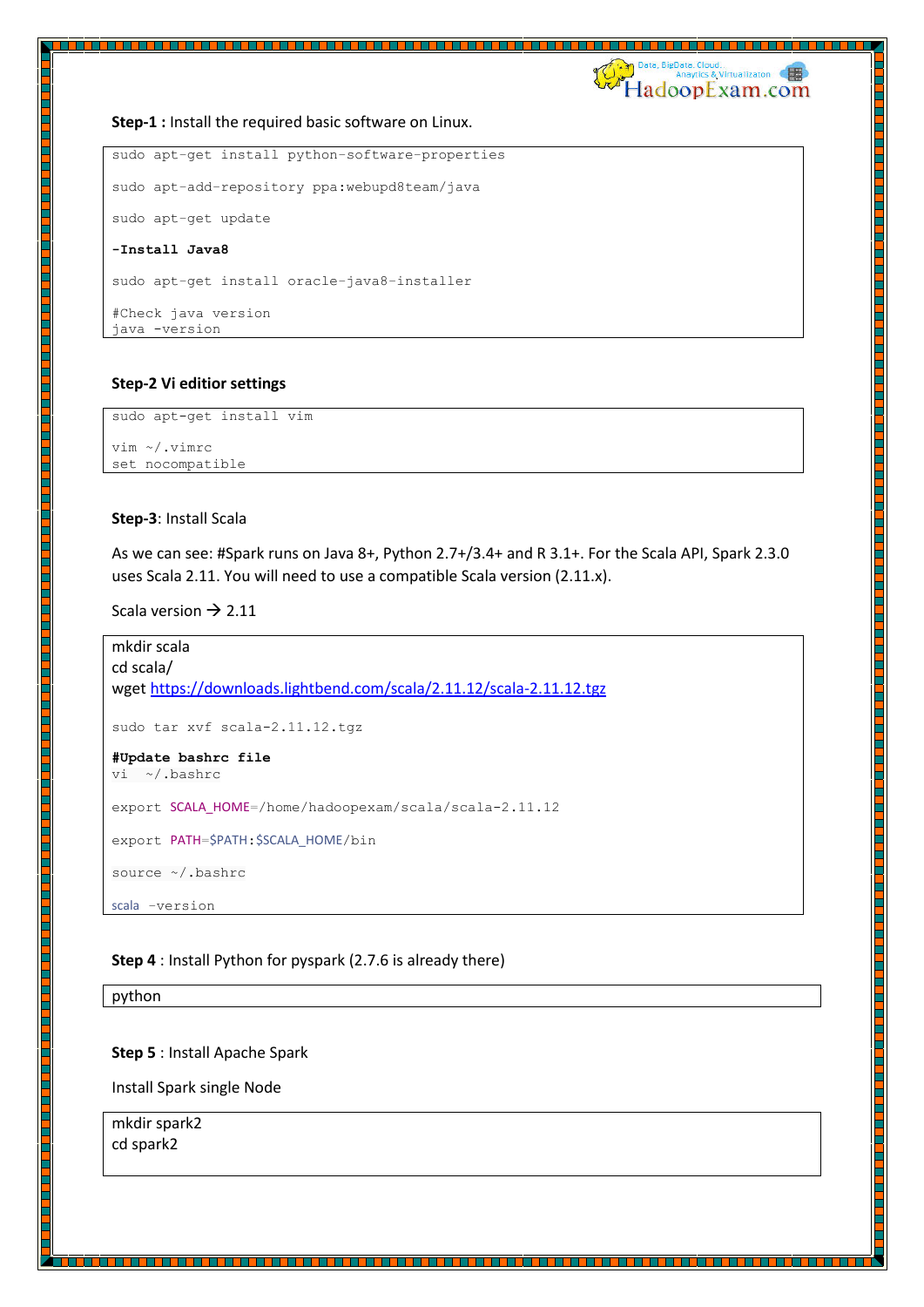(Below link may change, keep checking here for exact URL: <https://spark.apache.org/downloads.html>

wget http://www-eu.apache.org/dist/spark/spark-2.3.1/spark-2.3.1-bin-hadoop2.7.tgz

<u> 1989 - 1989 - 1989 - 1989 - 1989 - 1989 - 1989 - 1989 - 1989 - 1989 - 1989 - 1989 - 1989 - 1989 - 1989 - 198</u>

Data. Cloud.<br>Anaytics & Virtualizaton **HadoopExam.com** 

tar xvf spark-2.3.1-bin-hadoop2.7.tgz

mv spark-2.3.1-bin-hadoop2.7 spark23

vi ~/.bashrc

export SPARK\_HOME=/home/hadoopexam/spark2/spark23 export PATH=\$PATH:\$SPARK\_HOME/bin

#### **Step 6**: Start Spark

source ~/.bashrc

/home/hadoopexam/spark2/spark23/sbin/start-master.sh

**Check the Spark UI**  [http://localhost:8080](http://localhost:8080/)

http://192.168.1.10:8080/

#### **Step 7** : Start worker node

/home/hadoopexam/spark2/spark23/sbin/start-slave.sh spark://ubuntu:7077

ps -aef | grep -i "Spark"

jps

#### **Step 8** : Run Spark Example

cd /home/hadoopexam/spark2/spark23

./bin/run-example SparkPi 10

#### **Step 9** : Start the spark-shell and pyspark shell.

spark-shell pyspark

in di di di di biblio del biblio del control di di di biblio del biblio del control di di di di di di biblio d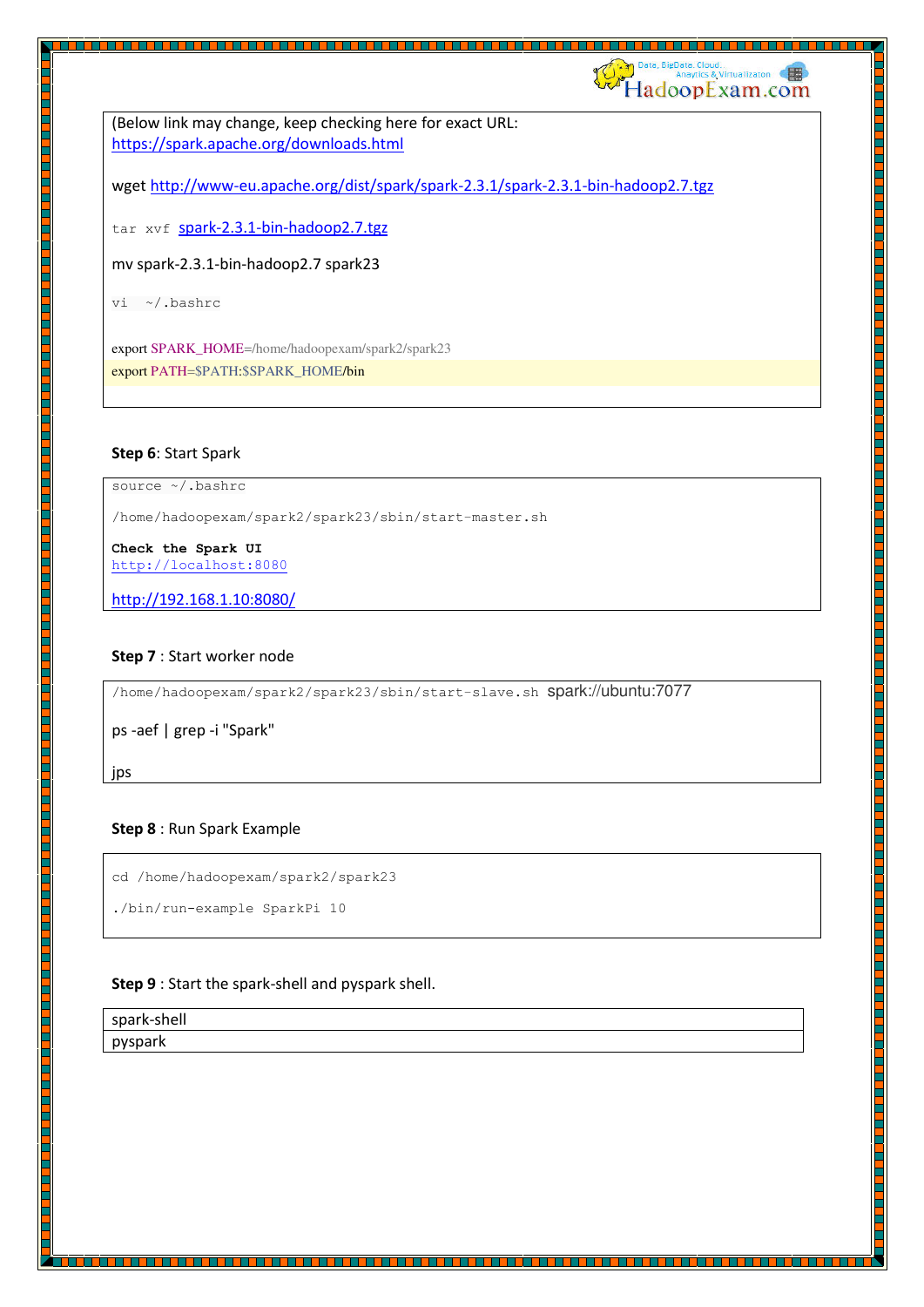## All Products List of [www.HadoopExam.com](http://www.hadoopexam.com/)

## PREMIUM TRAINING'S (AVAILABLE)

- [Hadoop BigData Professional Training](http://hadoopexam.com/index.html/#hadoop-training)
- [HBase \(NoSQL\) Professional Training](http://www.hadoopexam.com/hbase/HBase_Training_AND_Certification.html)
- [Apache Spark Professional Training](http://www.hadoopexam.com/spark/training/Apache_Spark_professional_training_developer_certification_exam_dumps.html)
- [Apache OOZie \(Hadoop workflow\) Professional Training](http://www.hadoopexam.com/)
- [Beginner AWS Training Course-](http://www.hadoopexam.com/) **(HETRNAWS101**)
- [Core Java 1z0-808 Exam training](http://www.hadoopexam.com/)
- JAX-WS (Java WebService HandsOn Training)
- [Scala Programming Training](http://www.hadoopexam.com/)
- [Python Programming Training](http://www.hadoopexam.com/)
- [Hortonworks Administration Professional Trainings](http://www.hadoopexam.com/)
- [Apache NiFi Hands On Trainings](http://www.hadoopexam.com/trainings/nifi.html)
- [Apache Spark 2.x SQL Scala Professional Training with Hands On Sessions](http://hadoopexam.com/)

#### MAPR HADOOP AND NOSQL CERTIFICATION (AVAILABLE)

- **[MapR Hadoop Developer Certification](http://www.hadoopexam.com/MapR/MapR_MCHD_Hadoop_Developer_Certification_Practice_Questions_exam_dumps.html)**
- **[MapR HBase NoSQL Certification](http://hadoopexam.com/index.html/#hbase)**
- **MapR Spark Developer Certification (In Progress)**

## HORTONWORKS HADOOP AND NOSQL CERTIFICATION (AVAILABLE)

- [HDPCD : NO Java \(Hortonworks Developer Certification\)](http://www.hadoopexam.com/HORTONWORKS_CERT/What_is_hortonworks_hdpcd_hadoop_professsional_Certification.html)
- [HDPCD : Spark \(Spark Developer Certifications\)](http://www.hadoopexam.com/HORTONWORKS_CERT/What_is_hortonworks_hdpcd_spark_Certification.html)
- [HDPCA : Hortonworks Administration Certification](http://www.hadoopexam.com/)
- [Hortonworks Administration Professional Trainings](http://www.hadoopexam.com/)

## CLOUDERA HADOOP AND SPARK CERTIFICATION (AVAILABLE)

- [CCA131 : Hadoop Administrator](http://hadoopexam.com/index.html/#admin)
- [CCA-175 Cloudera® \(Hadoop and Spark Developer\)](http://www.hadoopexam.com/Cloudera_Certification/CCA175/CCA_175_Hadoop_Cloudera_Spark_Certification_Questions_Dumps_Practice_Test.html)
- [CCP:DE575 : Cloudera® Data Engineer Certification](http://www.hadoopexam.com/Cloudera_Certification/CCPDE575/CCP_DE575_Hadoop_Cloudera_Data_Enginer_Questions_Dumps_Practice_Test.html)
- [CCA159 : Cloudera Data Analyst Certifications](http://www.hadoopexam.com/Cloudera_Certification/CCA159/What_is_cloudera_Data_Analyst_CCA159_Certification.html)

#### DATABRICKSA SPARK 2.X CERTIFICATION (AVAILABLE)

- [Databricks Spark 2.x Spark Developer Certification Scala](http://hadoopexam.com/spark/databricks/spark2scala/Databricks_Spark_2_Scala_Developer_Certification.html)
- [Databricks Spark 2.x \(PySpark\) Developer Certification Python](http://hadoopexam.com/spark/databricks/spark2python/Databricks_Spark_2_Python_PySpark_Developer_Certification.html)

#### AWS: AMAZON WEBSERVICE CERTIFICATION (AVAILABLE)

- [AWS Solution Architect : Associate](http://www.hadoopexam.com/aws/amazon_aws_certification_dumps.html)
- [AWS Solution Architect: Professional](http://www.hadoopexam.com/aws/AWSSA/Professional/amazon_aws_certification_Solution_architect_professional_dumps.html)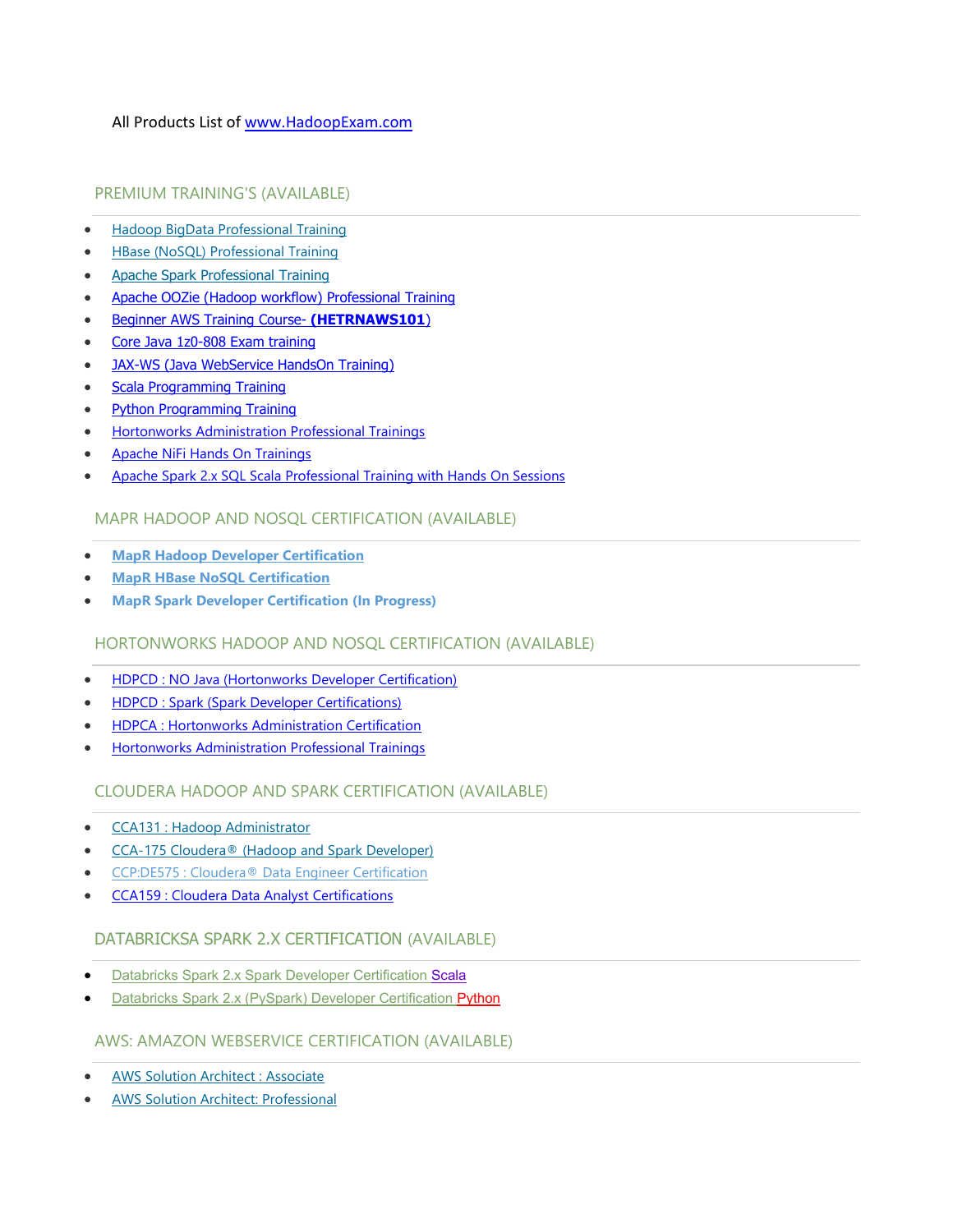- [AWS Developer : Associate](http://hadoopexam.com/aws/AWSDEV/amazon_aws_developer_exam_certification_dumps.html)
- [AWS Sysops Admin : Associate](http://hadoopexam.com/aws/AWSSYSOPS/amazon_aws_SysOps_Administrator_exam_certification_dumps.html)

#### MICROSOFT AZURE CERTIFICATION (AVAILABLE)

- [Azure 70-532](http://www.hadoopexam.com/Microsoft/Azure/microsoft_azure_70_532_certification_dump_exam.html)
- [Azure 70-533](http://www.hadoopexam.com/Microsoft/Azure/microsoft_azure_70_533_certification_dump_exam.html)

## DATA SCIENCE CERTIFICATION (AVAILABLE)

[EMC E20-007](http://hadoopexam.com/emc/EMCDSA_E20_007_certification_exam_dumps.html)

EMC CERTIFICATIONS (AVAILABLE)

[EMC E20-007](http://hadoopexam.com/emc/EMCDSA_E20_007_certification_exam_dumps.html)

## SAS ANALYTICS CERTIFICATION (AVAILABLE)

- [SAS Base A00-211](http://hadoopexam.com/hadoop_training/What_SAS_A0_211_Base_Certification_DUMPS.html)
- [SAS Advanced A00-212](http://www.hadoopexam.com/sas/What_SAS_A00_212_SAS_Advanced_Certification_DUMPS.html)
- [SAS Analytics : A00-240](http://www.hadoopexam.com/sas/SASA00240/What_SAS_A00_240_Certified_Statistical_Business_Analyst_Regression_Modeling_DUMPS.html)
- SAS Administrator : A00-250

#### ORACLE JAVA CERTIFICATION (AVAILABLE)

- [Java 1z0-808](http://www.hadoopexam.com/Oracle/Java1z0808/Oracle_java_1z0_808_programmer_8_developer_certification_exam_dumps.html)
- [Ja](http://www.hadoopexam.com/sas/What_SAS_A00_212_SAS_Advanced_Certification_DUMPS.html)va 1z0-809
- [Java 1z0-897 \(Java WebService Certification\)](http://www.hadoopexam.com/)

## ORACLE DATABASE CLOUD CERTIFICATION (AVAILABLE)

- [1z0-060 \(Oracle 12c\)](http://www.hadoopexam.com/Oracle/1z0060/1Z0_060_Upgrade_to_Oracle_Database_12c_Administrator_dumps.html)
- [1z0-061 \(Oracle 12c\)](http://www.hadoopexam.com/Oracle/1z0061SQL/1Z0_061_Oracle_Database_12c_SQL_Fundamentals_dumps.html)

## FREE RESOURCES (INTERVIEW QUESTIONS)

- **[Spark Interview Questions](https://interview.hadoopexam.com/)**
- [Hadoop Interview Questions](https://interview.hadoopexam.com/)
- [Hive, Pig, Zookeeper Interview Questions](https://interview.hadoopexam.com/)
- [Apache NiFi Interview Questions](https://interview.hadoopexam.com/)
- **Java, Scala, Python Interview Questions**

## **[Subscribe Here for Regular Updates: Like New Training Module launched](http://hadoopexam.com/do1111/index.php/subscribe)**